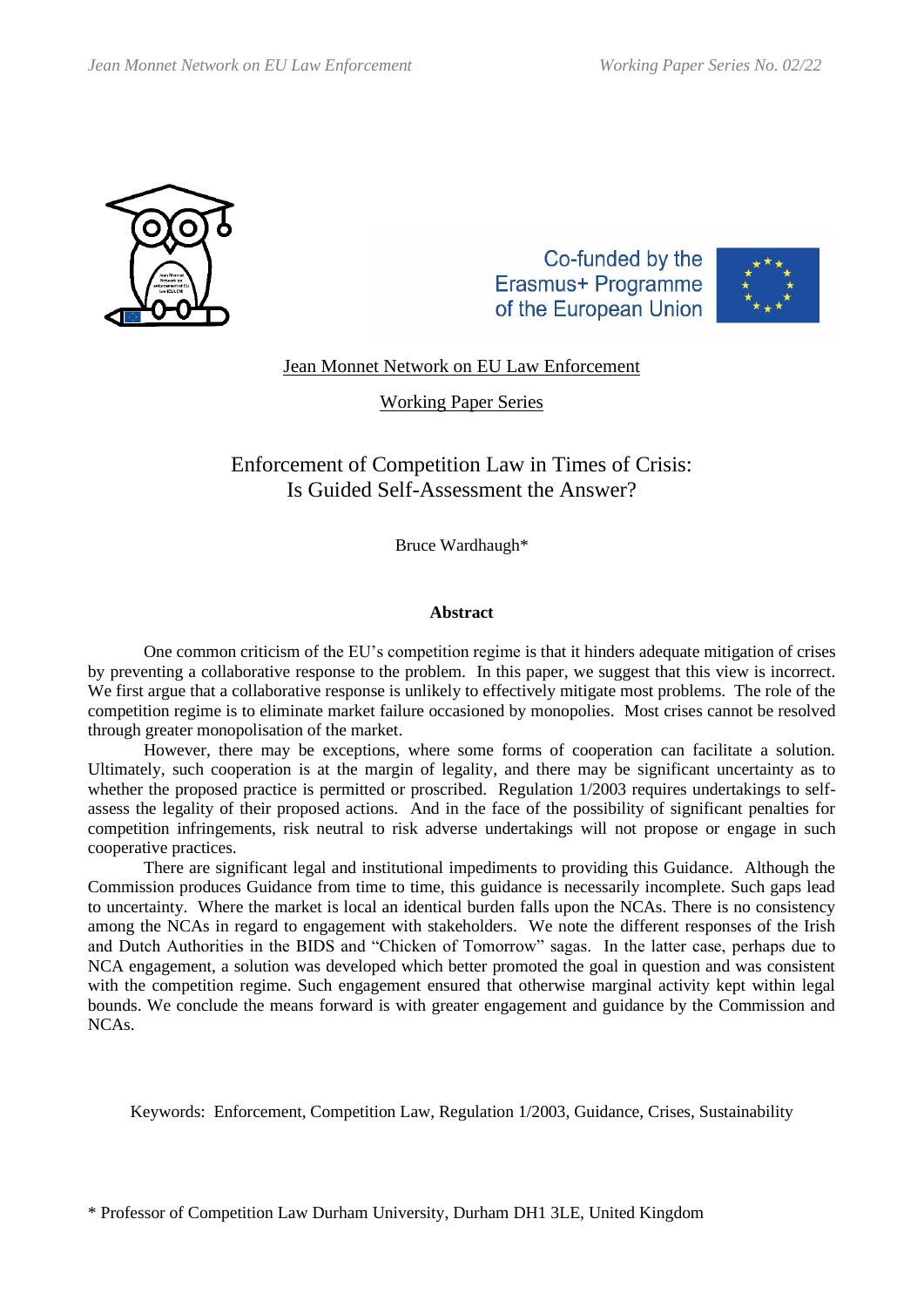## **I. Introduction**\*

One, perhaps cynical, view of life in the Twenty-First Century is that we are lunging from unprecedented crisis to another unprecedented crisis. The year 2000 opened with the "Dotcom" crash, since then we have had the financial crash of 2008, the economic fallout of the Covid-19 pandemic, and we are now facing sustainability and climate crises. In addition to these economy-wide events, industrial sectors have faced their own crises. These latter sorts of crises are not unique to this Century, and likely endemic in any market-based economy, reflecting the inevitable result of the competitive process: less efficient firms or industries which produce unwanted goods will (and should) exit the market.

In spite of inefficient firms and industries exiting the market, these crises have economic consequences: those employed by the firm, the firms' stakeholders, and others relying on the existence of the firm all suffer some form of economic damage. Given this damage, there are inevitable calls for something to be done to mitigate these effects. And mixed with these calls is often the claim that if only competition laws were not in the way, the crisis-stricken industry could mitigate these effects. We saw this during the early stages of the Covid pandemic. In March 2020, in the context of panic buying and resulting shortages at the supermarket, the *Financial Times* reported:

Industry figures also said that the relaxation of competition rules confirmed by the government on Thursday should help them co-ordinate supplies better.

<span id="page-1-0"></span>"It just means [for instance] that people from Tesco and Sainsbury's could sit and talk to Kimberly-Clark about toilet rolls without the fear of being prosecuted for collusion," said one. $<sup>1</sup>$ </sup>

Similar claims are made in the context of the current sustainability crisis. Insofar as it is perceived as hindering a solution, competition law is seen as at least part of the problem.

This paper argues that this is not the case. We will argue that not only is the "relaxation" or suspension of competition law in the face of a crisis a mistake, as it cannot cure—or even mitigate—the cause of the crisis. The competition regime is generally well-suited to market-based resolutions of crises situations. In general, a collaborative response is unlikely to either solve or mitigate crises of the sort we are concerned. However, there may be exceptions, where some forms of cooperation can facilitate a solution. Unfortunately, such cooperation may be at the margin of legality, and there may be significant uncertainty as to whether the proposed practice is permitted or proscribed. Regulation 1/2003<sup>2</sup> requires undertakings to self-assess the legality of their proposed actions. In the face of the possibility of significant penalties for competition infringements, risk neutral to risk adverse undertakings will not propose or engage in such cooperative practices. Recent surveys of European undertakings indicate that uncertainty of this sort had prevented engaging in collaborative activity that may have sustainability benefits. Our solution to this is through greater guidance by the Commission and the NCAs.

The remainder of this paper is structured as follows. In Section II, we examine competition law's place in the economy. Its purpose is to address the market failure caused by the monopoly problem and thereby increase social (consumer and / or producer) welfare in a particular market. Suspension of a competition regime does not generally address the causes of these crises. Nevertheless, we recognise that there may be some instances where some form of coordination can mitigate a crisis. In Section III, we consider the desire for and practical difficulties which undertakings my face in devising and implementing such coordination. Supposing such strategies do mitigate the crisis without welfare losses, such activities will be at the margin of legality. And in the face of potentially significant fines, a risk-neutral to risk-adverse actor may well rationally opt against this activity—thus the mitigation benefits may be lost. Section IV

<sup>\*</sup> This paper is based on some arguments contained in my forthcoming monograph *Competition Law in* 

*Crisis: The Antitrust Response to Economic Shocks* (Cambridge: Cambridge University Press, 2022), and writing was assisted by British Academy / Leverhulme Trust Small Grants Programme (SRG20\201069). <sup>1</sup> Jonathan Eley and Judith Evans, "Supermarkets Raid Restaurants to Restock Shelves" Financial Times, 20

March 2020.

<sup>&</sup>lt;sup>2</sup> Council Regulation (EC) No 1/2003 of 16 December 2002 on the implementation of the rules on competition laid down in Articles 81 and 82 of the Treaty [2003] OJ L-1/1.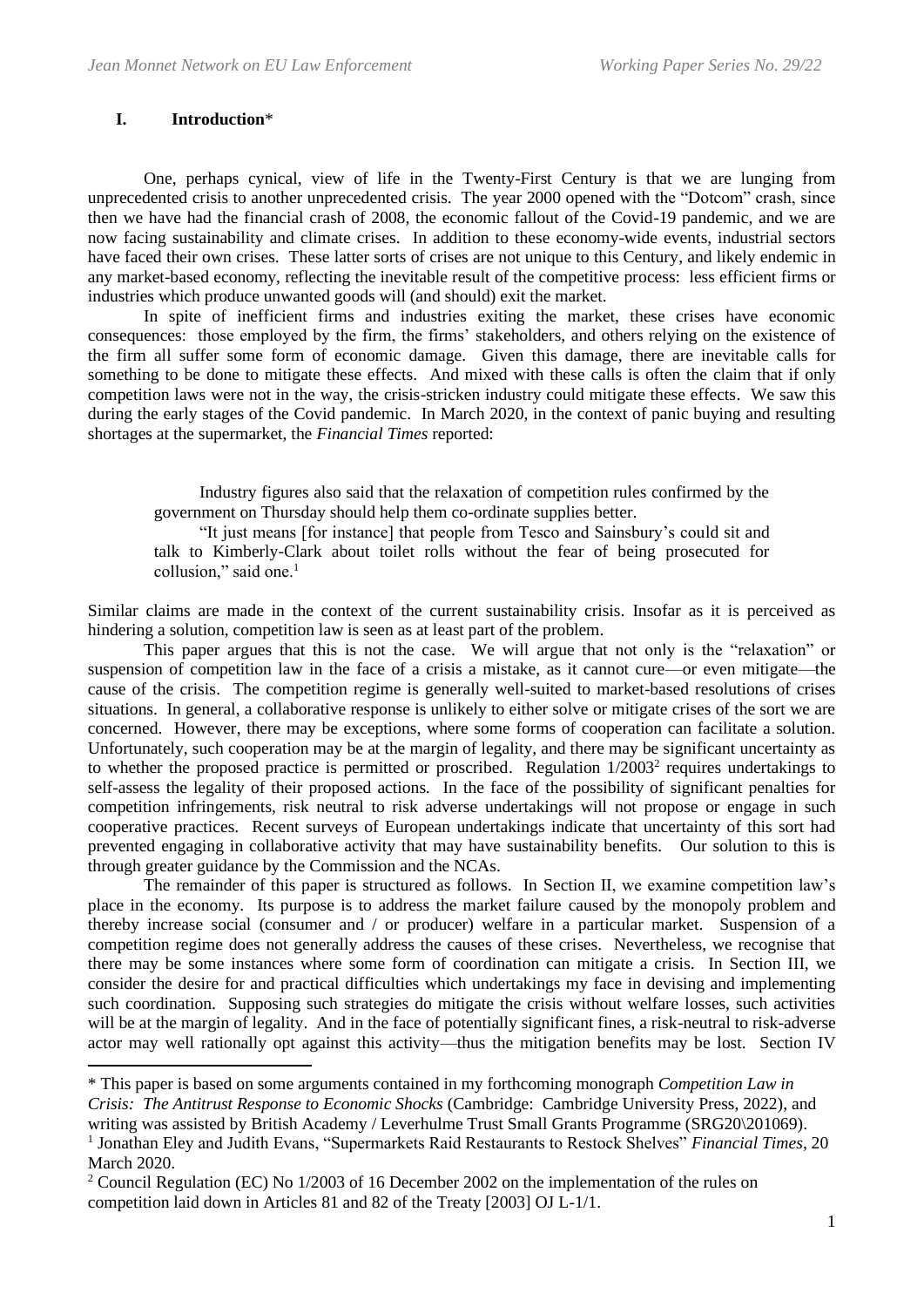briefly examines two well-known cases where cooperative strategies were proposed, Irish Beef ("BIDS") and the Dutch "Chicken of Tomorrow" initiatives. In both cases, market actors proposed cooperative responses to a problem. Their initial solution was at the margin of legality. The Irish and Dutch competition authorities engaged with the players to very different degrees. In the Dutch case, after engagement with and guidance from the NCA, a solution consistent with the competition regime was achieved. The Irish case, where the NCA did not engage, no such outcome resulted. This allows for our suggestions for improvement. We end with these suggestions as concluding remarks.

## **II. Crises and the Role of Competition Law in a Market Economy**

Market societies can be viewed as possessing two different elements: a system by which wealth is created, and another system by which wealth is redistributed. The former is created through the market, and the latter is through a tax and transfer regime. The principles of orthodox price theory show that in a competitive market, the actions of all involved will led to an optimal, and wealth maximizing, outcome for all involved.<sup>3</sup> However, the conditions of perfect competition are very rarely—if ever—realised and resulting market failure will prevent the "invisible hand" directing market forces to achieve this outcome. In such a regime, the purpose of competition law is to eliminate (some of) these market failures, metaphorically releasing the invisible hand from its handcuffs. Hence the social goal of competition law is increase surplus and reduce deadweight losses; in other words, to allow the market to "grow" wealth via the elimination of market failures associated with monopoly. To this end, antitrust law proscribes practices which reduce consumer welfare without providing a countervailing benefit.

To suggest that competition law be suspended or "relaxed" as a solution to or mitigation of a crisis is to in effect suggest that too much competition is the source of the problem, which can be resolved through the injection of further monopoly into the relevant market.

This is unlikely to be the case. Most industrial crises are caused by a sudden drop in demand. The Covid crisis was marked heterogenous shifts in consumption patterns: by a significant decline in demand in some sectors of the economy (travel, entertainment, hospitality), and an increase in demand in other sectors (e.g. anti-viral sanitisers at the start of the crisis). The financial crisis of 2008 was also marked by a mismatch of supply and demand in wholesale financing. The environmental crisis is marked by market failure of externalities and inadequate incentives for investment in means which may abate the problem due to their nature as quasi-public goods. In none of these would an "injection" of monopoly into the situation abate the problem.

Two considerations tell against collaborative solutions to supply problems. First, there is the assumption that collaboration in a crisis will be in the public interest. This is unlikely to be the case. Firms are motivated by profit, and it is the pursuit of profit that drives their activities.<sup>4</sup> The opportunities for activity that is both eleemosynous and simultaneously successfully profit-seeking is, at best limited, as those interested in an adequate return on capital will note.<sup>5</sup>

Second, anti-competitive collaboration typically results in a reduction in output. This is the main driver of the price increase leading to extra profit. In fact, if anything, collaboration is likely to prioritise production of those goods with the highest profit margins.<sup>6</sup> The literature which appears in business and

<sup>&</sup>lt;sup>3</sup> See e.g. Wolfgang Kerber, "Should Competition Law Promote Efficiency? Some Reflections of an Economist on the Normative Foundations of Competition Law" in Josef Drexl, Laurence Idot and Joël Monéger (eds) *Economic Theory and Competition Law* (Cheltenham: Edward Elgar, 2009) pp 93 – 120 at 96.

<sup>4</sup> On this point see Peter Ormosi and Andreas Stephan, "The Dangers of Allowing Greater Coordination Between Competitors During the COVID-19 Crisis" (2020) 8 *Journal of Antitrust Enforcement* 299, 300. <sup>5</sup> Maarten Pieter Schinkel and Abel d'Ailly, "Corona Crisis Cartels: Sense and Sensibility" Amsterdam Law School Legal Studies Research Paper No. 2020-31 / Amsterdam Center for Law & Economics Working Paper No. 2020-03 (11 June 2020) (SSRN=3623154) at 9.

<sup>&</sup>lt;sup>6</sup> In March 2020 during the early stage of the Covid-19 pandemic, one UK manufacturer of own-brand toilet and kitchen paper reduced its range of production "from 120 to 30 so more can be manufactured quickly. Each supermarket it supplies now gets one type of kitchen roll and two of toilet roll." (Eley, supra, n [1\)](#page-1-0) One need not be overly cynical to ask whether the least profitable lines were reduced.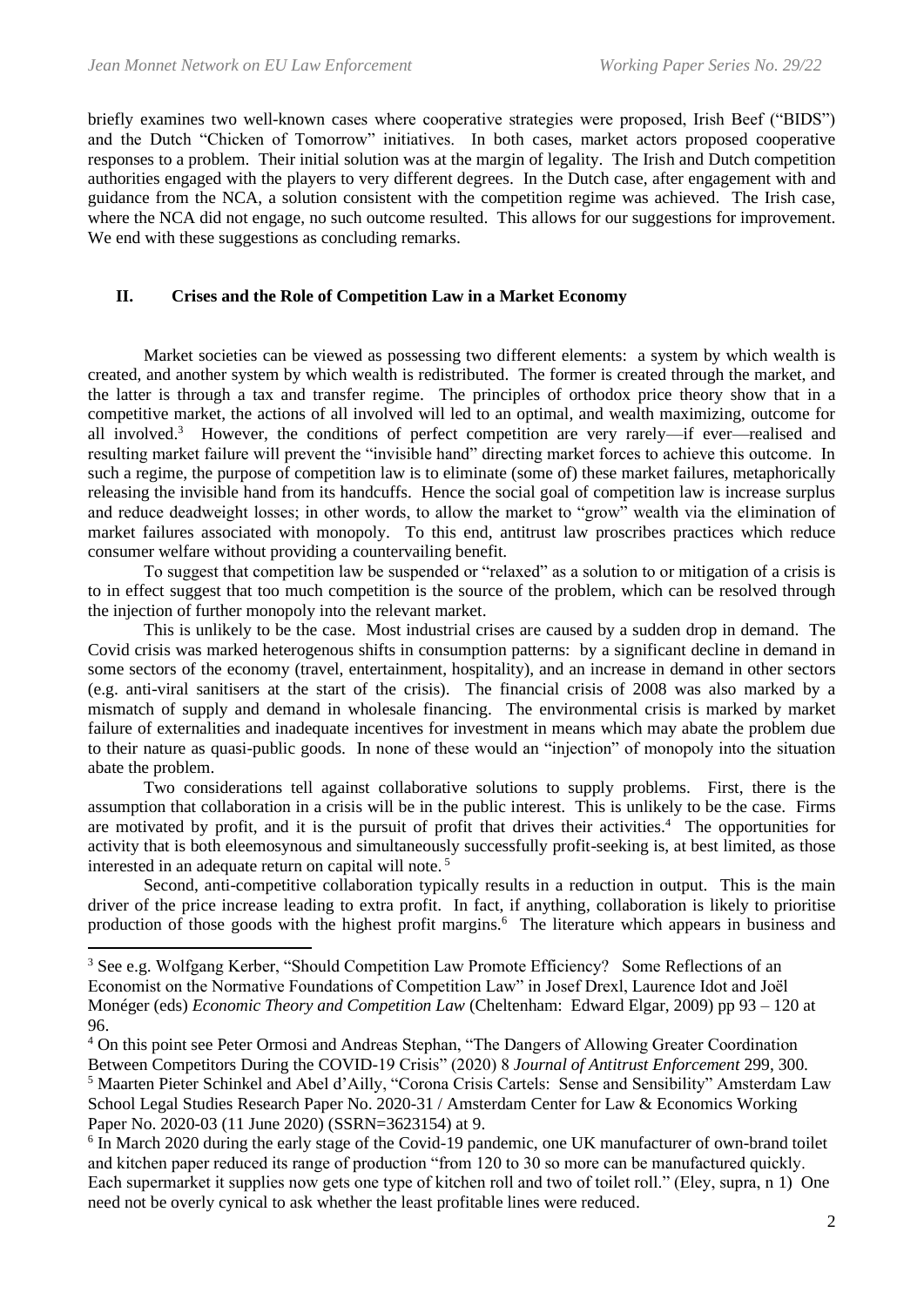marketing journals seem to suggest this point.<sup>7</sup> If cooperative activity could remedy crises without harming the public interest (i.e. diminishing consumer welfare), that activity would not be precluded by the competition rules. But more significantly, the encouragement of anti-competitive activity may well leave a post-crisis anti-competitive hangover hindering an effective recovery for the economy.

# **III. Cooperation and Its Barriers**

Nevertheless, we are open to suggestions that some form of cooperative activities could provide social or crisis mitigating benefits. This arises in the context of environmental and sustainability concerns. A recent study showed that, "An overwhelming number of businesses want to work closely with peers when pursuing sustainability goals, with 9 in 10 saying that collaboration is key to achieve progress on ESG [environmental, social and governance] issues."<sup>8</sup>

<span id="page-3-0"></span>Yet collaboratively pursuing these ESG goals is dangerous. Under the present regime undertakings are to self-assess the compatibility of their proposed agreement or arrangement with the competition laws. The consequences for an undertaking "crossing the line" in spite of bone fide self-evaluation can be dire. Engaging in activity which contravenes Article 101 TFEU (or its national law counterpart) risks a substantial fine. Even if undertakings are not fined (or if a nominal fine is meted out), defence costs in an investigation and / or hearing are non-trivial. In the face of this contingent cost, simple economics tells us that a riskneutral actor will likely forego the activity notwithstanding possible social benefits. Experience confirms theory. 9

Impediments to self-assessment have both legal and institutional origins. The former has its origins in Article 101's object / effect distinction, the latter's origins rest in institutional practice which has evolved from Regulation 1/2003's self-assessment regime.

Article 101's object / effect distinction is a notorious source of difficulty for assessment.<sup>10</sup> Although there is significant ECJ case law on point there is nevertheless uncertainty at the boundary. "By object" restrictions are those which have been shown by experience (which presumably includes experience gleaned from economic analysis,<sup>11</sup> as opposed to—or supplementing—the casual empiricism of one's experiences in the marketplace) to have sufficient likely detrimental effects that further analysis is not needed. These are typically forms of horizontal collusion which lead to reductions of output, increases in prices and thus harm to consumer welfare.<sup>12</sup>

The Court's guidance regarding by effect restrictions is less clear. When an authority or court is required to analyse a "by effects" restriction, this analysis is to take place in the light of the commercial context of the agreement, evaluated against the counterfactual of what the state of competition would be in the absence of the agreement in question.<sup>13</sup> This applies to both inter- and intra-brand competition. If the agreement is viewed as anti-competitive (or "restrictive of competition"<sup>14</sup>) with a "reasonable degree of

<sup>7</sup> See for example James M Crick and Dave Crick, "Coopetition [sic] and COVID-19: Collaborative Business-To-Business Marketing Strategies in a Pandemic Crisis" (2020) 88 *Industrial Marketing Management* 206 who suggest (at 211): "If competition laws are relaxed, firms should capitalise on the increased freedom to share resources and capabilities with their trustworthy and complementary industry rivals for mutually-beneficial outcomes."

<sup>8</sup> Linklaters, "Competition Law Needs to Cooperate: Companies Want Clarity to Enable Climate Change Initiatives to be Pursued" (29 April 2020)

[<sup>&</sup>lt;https://www.linklaters.com/en/insights/publications/2020/april/competition-law-needs-to-cooperate](https://www.linklaters.com/en/insights/publications/2020/april/competition-law-needs-to-cooperate-companies-want-clarity-to-enable-climate-change)[companies-want-clarity-to-enable-climate-change>](https://www.linklaters.com/en/insights/publications/2020/april/competition-law-needs-to-cooperate-companies-want-clarity-to-enable-climate-change) accessed 19 May 2022.

 $\sqrt[9]{\text{Linklaters}}$ , supra n [8.](#page-3-0)

<sup>&</sup>lt;sup>10</sup> On this point see my *Competition, Effects and Predictability: Rule of Law and the Economic Approach to Competition* (Oxford: Hart, 2020) pp 99 – 106.

<sup>11</sup> See Opinion of Advocate General Bobek in C-228/18, *Gazdasági Versenyhivatal v Budapest Bank Nyrt.,* ECLI:EU:C:2019:678, point 42.

<sup>12</sup> Case C-228/18 *Gazdasági Versenyhivatal v Budapest Bank Nyrt*. ECLI:EU:C:2020:265 paras 36 – 44.

<sup>13</sup> See Case 56-65, *Société Technique Minière v Maschinenbau Ulm GmbH* ("*STM*") ECLI:EU:C:1966:38, at 249 – 250 and *Budapest Bank*, ibid, para 55.

 $14$  Ibid.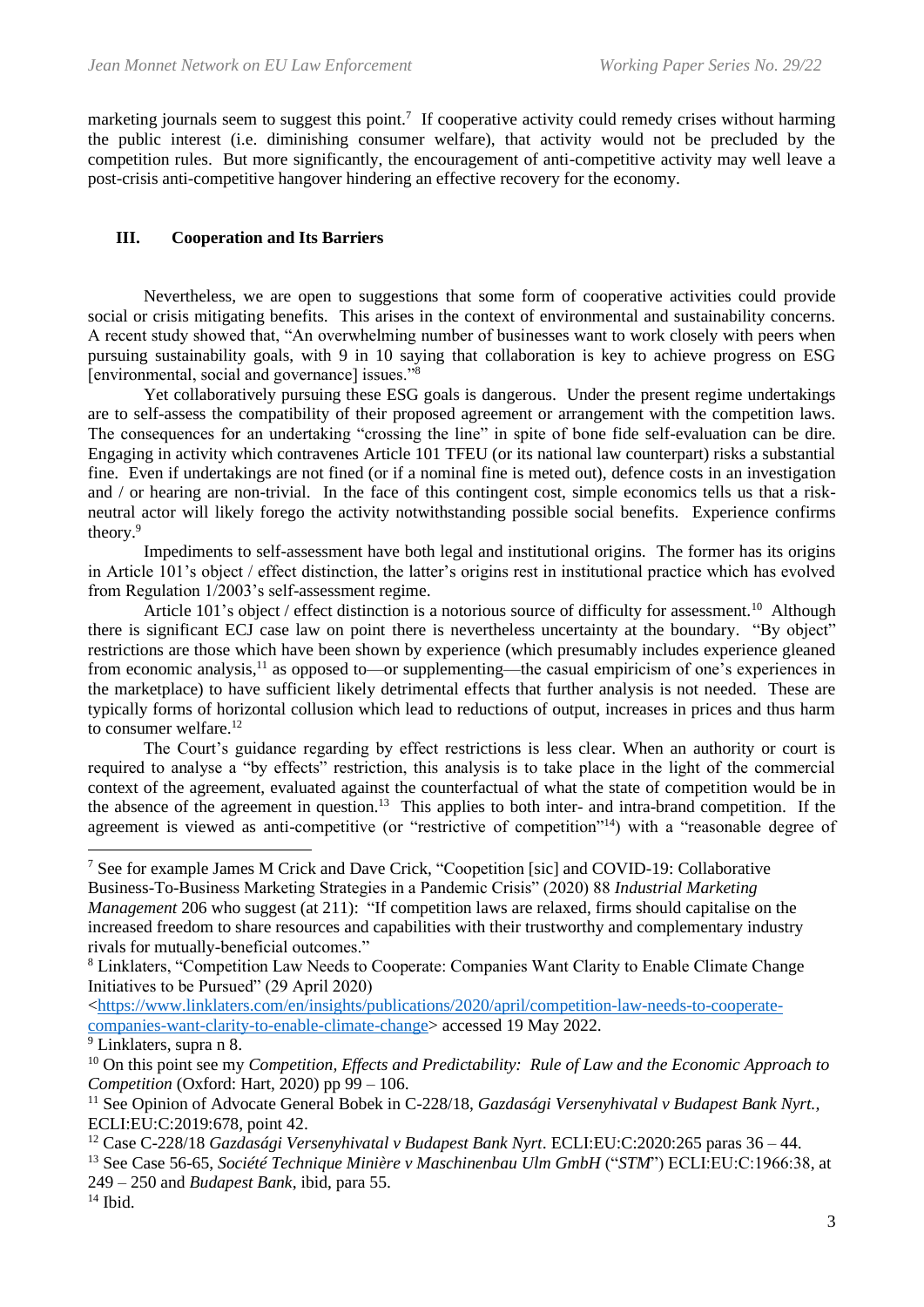probability"<sup>15</sup> after this evaluation, it would be considered as prohibited subject to justification under 101(3). However, the test appears circular. There is a need to determine what is precisely meant by "anticompetitive" or "restrictive of competition."<sup>16</sup>

<span id="page-4-0"></span>The object / effect distinction, and how a proposed arrangement is viewed in this context is crucial for its analysis, as European competition lawyers know. We only need to recall the BIDS<sup>17</sup> case before the ECJ to recognise the significance of the distinction—particularly in the context of cooperative attempts at crisis mitigation. The object / effect boundary is vague, to the detriment of certainty.

Providing guidance would be a straightforward means of resolving some uncertainty, particularly in novel situations. The CJEU is unlikely to be in a position to do so: it will rule only on matters before it, and is reluctant to provide what common lawyers term "orbiter" comments, for fear of prejudging future disputes. The second-best source of guidance is the Commission and NCAs. Although their guidance is not binding on Courts (CJEU and national), such guidance is self-binding.<sup>18</sup> However there are issues of institutional unwillingness, inability and inconsistency which interfere with the authorities' ability to issue effective guidance that provides the needed certainty to undertakings which wish to engage in novel, and perhaps beneficial, practices.

At the outset and to be fair, the Commission provides a fair amount of guidance, and the relevant rule making bodies also produce Block Exemption Regulations, which recognise the "legality" of those arrangements which are brought within their scope. This aids in self-assessment of some proposed arrangements.<sup>19</sup> However, this guidance is necessarily general and incomplete, as no set of guidance can ex ante envisage every situation. And while this guidance is updated from time to time,  $2\overline{0}$  it will remain incomplete. The authors of the 2011 Guidelines on Horizontal Cooperation<sup>21</sup> could not have the foresight to consider a Pandemic which would occur eight years later.

<span id="page-4-1"></span>The existing Regulation 1/2003 regime allows for two ways that these gaps can be filled: the Commission could introduce supplementary guidance, or provide specific guidance in individual cases which raise a novel issue. In terms of supplementary guidance, the Commission can act fast when it is required to so do. This was done during the 2008 financial crisis.<sup>22</sup> But there is no guarantee that the Commission will issue guidance. We note the case of environmental and sustainability agreements. While some guidance was given in the 2001 Guidelines,<sup>23</sup> this was withdrawn from the 2011 Guidelines, only to reappear in the 2022 draft Guidelines. This is in spite of the significance that sustainability and environmental concerns took on during the second decade of the Twenty-First Century.

Further, in novel cases, the Commission undertook to provide guidance letters to undertakings that feared their practices would infringe the competition rules.<sup>24</sup> To this end, the Commission has issued a

<sup>&</sup>lt;sup>15</sup> Ibid, citing Guidelines on the Application of Article 81(3) of the Treaty [2004] OJ C-101/97, para 24.

<sup>16</sup> See e.g. Pablo Ibáñez Colomo, "Anticompetitive Effects in EU Competition Law" (2021) 17 *Journal of Competition Law & Economics* 309, 361.

<sup>17</sup> Case C-209/07), *Competition Authority v Beef Industry Development Society Ltd and Barry Brothers (Carrigmore) Meats Ltd ('BIDS')* ECLI:EU:C:2008:643.

<sup>18</sup> E.g. Joined Cases C-189/02 P, 202/02 P and 213/02 P *Danske Rørindustri A/S and Others v Commission*, ECLI:EU:C:2005:408.

<sup>19</sup> See e.g. *XXXIVth Report on Competition Policy (2004)*, point 1.

<sup>&</sup>lt;sup>20</sup> E.g. see the revisions to the Guidelines on the Applicability of Article 101 of the Treaty of the Functioning of the European Union to Horizontal Co-operation Agreements (Brussels 1.3.2022 C(2022) 1159 final).

 $21$  Guidelines on the Applicability of Article 101 of the Treaty on the Functioning of the European Union to Horizontal Co-operation Agreements [2011] OJ C-11/1.

<sup>&</sup>lt;sup>22</sup> Council of the European Union, "Immediate responses to financial turmoil Council Conclusions - Ecofin Council of 7 October 2008" (Luxembourg, 7 October 2008) 13930/08 (Presse 284),

[<sup>&</sup>lt;https://www.consilium.europa.eu/ueDocs/cms\\_Data/docs/pressData/en/misc/103202.pdf](https://www.consilium.europa.eu/ueDocs/cms_Data/docs/pressData/en/misc/103202.pdf) > accessed 19 May 2022 and Commission, Press Release, "State Aid: Commission gives guidance to Member States on measures for banks in crisis" (13 October 2008) (IP/08/1495),

[<sup>&</sup>lt;https://ec.europa.eu/commission/presscorner/detail/en/IP\\_08\\_1495>](https://ec.europa.eu/commission/presscorner/detail/en/IP_08_1495) accessed 19 May 2022.

<sup>&</sup>lt;sup>23</sup> Guidelines on the Applicability of Article 81 of the EC Treaty to Horizontal Co-operation agreements [2001] OJ C-23/2.

 $24$  Regulation 1/2003, Recital 38.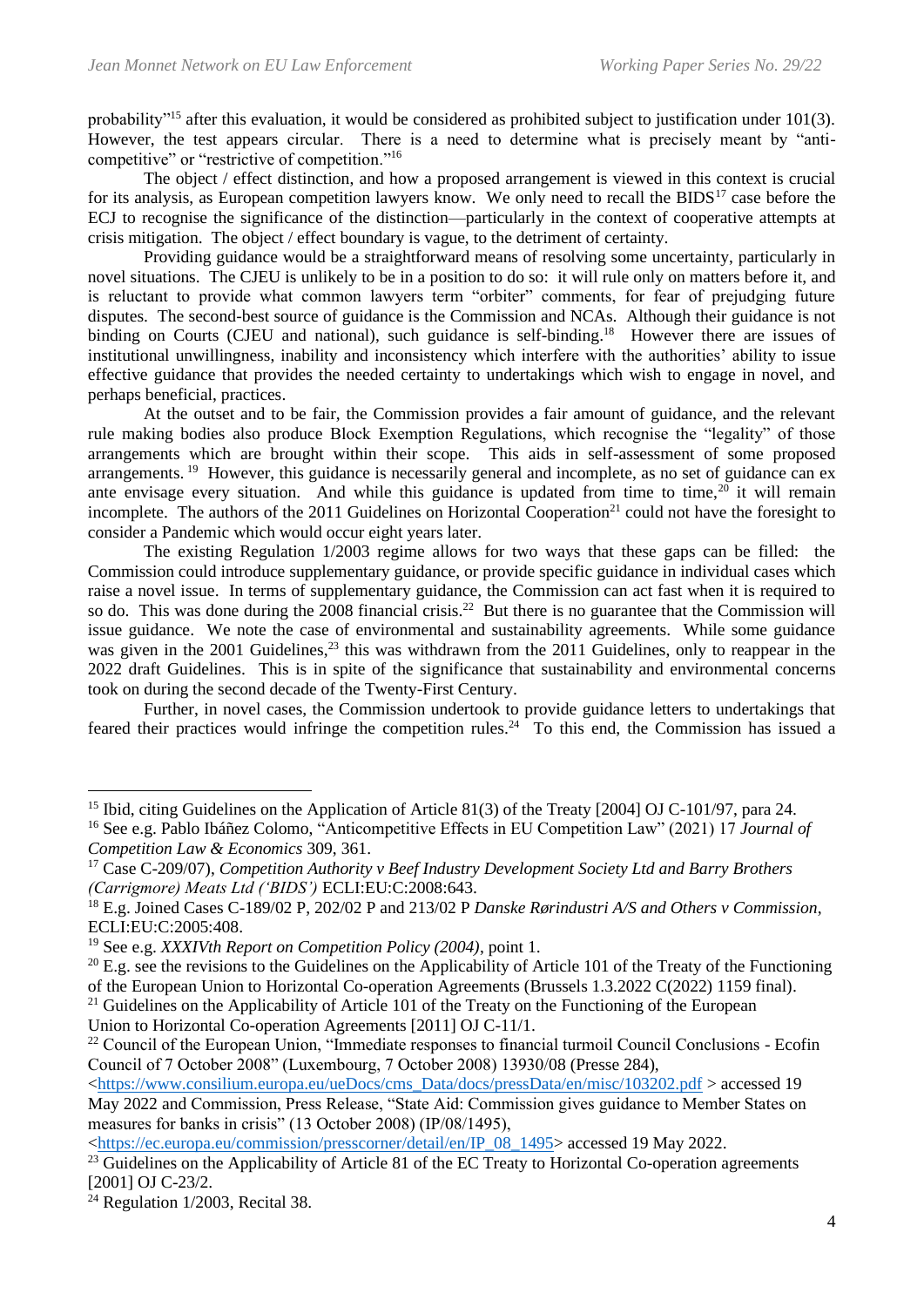Notice on the circumstances under which it will offer such guidance and issue comfort letters.<sup>25</sup> However, this "guidance on guidance" and use of comfort letters is illusory. The Commission issued its first comfort letter issued in April 2020 during the Covid pandemic.<sup>26</sup>

NCAs will also issue guidance and / or engage with their stakeholders, albeit to varying degrees. European principles surrounding reasonable expectations entail that such guidance is binding on the issuing authority, there need not be absolute consistency among national guidance or with the guidance promulgated by the Commission. In spite of the fragmentated manner of NCA response, it nevertheless shows a way forward, through greater engagement with stakeholders, particularly in novel situations.

In the next section, we consider briefly two such situations, the Irish Beef (*BIDS*) case and the Dutch "Chicken of Tomorrow" (CoT) initiative. Both cases involved novel concerns. The former resulted from a crisis in that country's beef processing industry, the latter raised animal welfare concerns; and its significance cannot be understated. These animal welfare concerns were novel, and as such did not fit well into existing competition analysis; but more significantly, these concerns mirror some of the concerns which underlie cooperative sustainability proposals. There was a stark difference in NCA engagement with the parties, and—perhaps not coincidentally—a similar stark difference in outcome.

## **IV. Guidance: Failure and Success**

## <span id="page-5-0"></span>1. The "Irish Beef" Case

The facts of this case in the Irish Courts are presented in some detail in McKechnie J's judgment.<sup>27</sup> Post-EEC entry Irish farmers could obtain the numerous benefits of the Common Agricultural Policy  $(CAP).^{28}$  Among these benefits, the CAP provided for price supports and grants to construct slaughterhouses.

Traditionally cattle were slaughtered in autumn months. There were early incentive to build for these peaks. But as part of the 1992 reforms to the CAP, farmers received financial incentives to reduce delivery of cattle during peak periods, smoothing out demand (and need for capacity) in production, entailing that capacity designed for peak periods would be superfluous. <sup>29</sup> Hence the incentives for beef production were divorced from market realities.<sup>30</sup> By the late 1990s the severity of the situation was apparent. Representatives of the industry and Government engaged the consulting firm McKinsey to produce a report on the state of the industry.<sup>31</sup> The Report recommended coordinated action to reduce total capacity by 32% per annum, with those remaining in the industry ("stayers") compensating those leaving ("goers"). In turn, the Government recognised the need for rationalisation and provided indications of its support.<sup>32</sup> In May 2002 the Beef Industry Development Society Limited ("BIDS") was established to implement the rationalisation strategy suggested by the McKinsey Report.

After the BIDS programme was agreed, its members informed the Competition Authority of the programme, and provided submissions as to the programme's compatibility with Irish and EC competition law. BIDS and its members attempted to engage with the Competition Authority (and cooperated with it throughout its investigation).

The plan was proposed prior the self-assessment regime of Regulation 1/2003, and BIDS sought clearance (under the domestic equivalent of Regulation 17) of the programme. Yet, the Authority did not vet

<sup>29</sup> Ibid.

- <sup>31</sup> *BIDS* (High Court), n [27,](#page-5-0) para 13 26.
- <sup>32</sup> *BIDS* (High Court) ibid, para 28.

<sup>&</sup>lt;sup>25</sup> Commission Notice on Informal Guidance Relating to Novel Ouestions Concerning Articles 81 and 82 of the EC Treaty that Arise in Individual Cases (Guidance Letters) [2004] OJ C-101/78, points 3 and 4,

<sup>&</sup>lt;sup>26</sup> Commission (DG Comp) to Medicines for Europe, Comfort letter: coordination in the pharmaceutical industry to increase production and to improve supply of urgently needed critical hospital medicines to treat COVID-19 patients (8 April 2020)

[<sup>&</sup>lt;https://ec.europa.eu/competition/antitrust/medicines\\_for\\_europe\\_comfort\\_letter.pdf](https://ec.europa.eu/competition/antitrust/medicines_for_europe_comfort_letter.pdf) > accessed 19 May 2022.

<sup>27</sup> *Competition Authority v Beef Industry Development Society Ltd & Anor* [2006] IEHC 294, paras 8 – 31. <sup>28</sup> *BIDS* (High Court), ibid para 9.

<sup>30</sup> Ibid, para 11.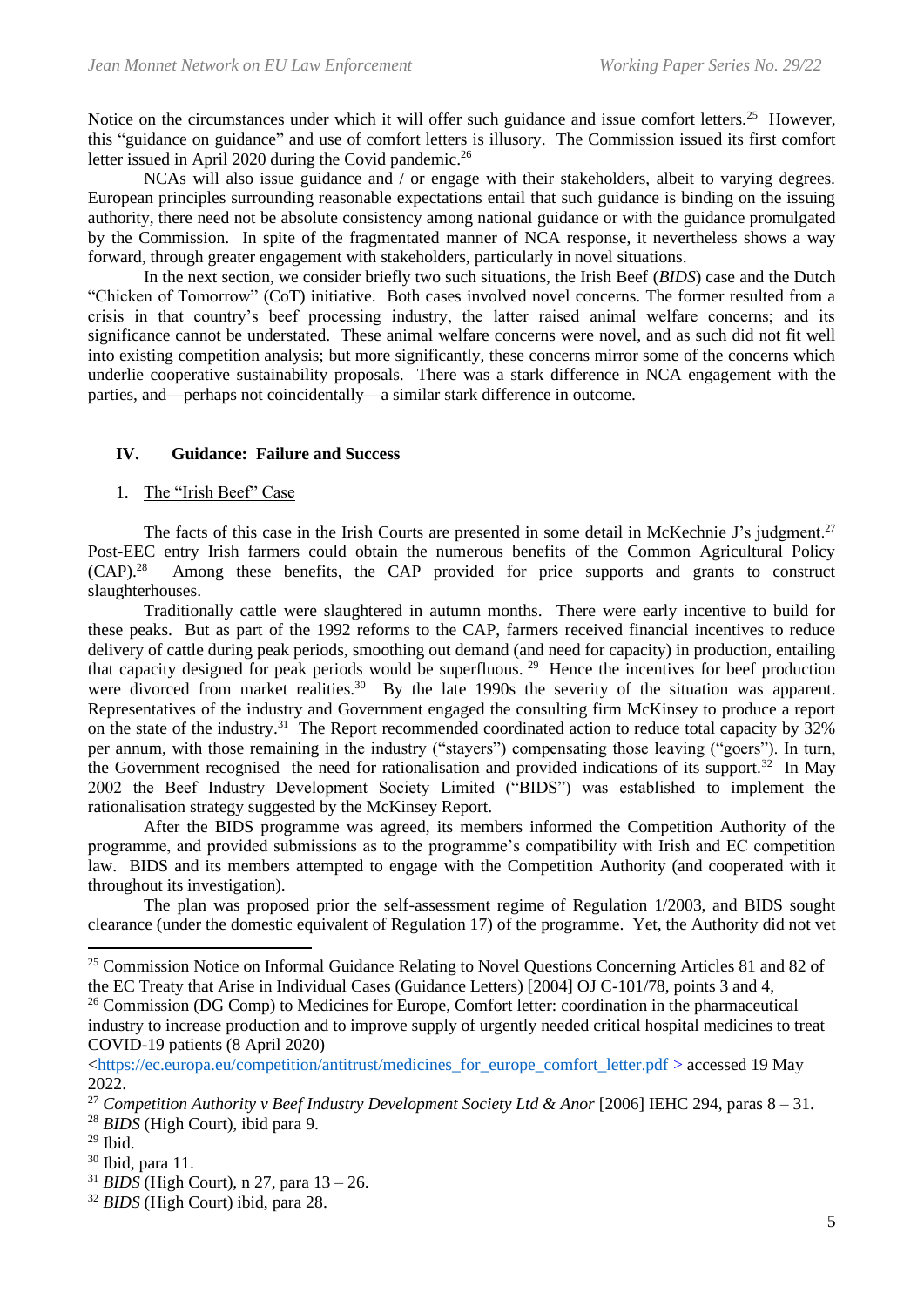these proposals and "declined to engage in this way."<sup>33</sup> The Competition Authority took the view that these arrangements were contrary to domestic provisions mirroring Article 81(1), and could not benefit from the equivalent of  $81(3).^{34}$  In the end, the Authority commenced proceedings.

In the High Court, McKechnie J held that these restrictions were not restrictive of competition by their object and found that the programme met 81(3)'s criteria. McKechnie J's judgment was appealed to the Supreme Court, which made a reference to the ECJ for a preliminary ruling. At issue was whether agreements possessing features of the BIDS arrangements are anti-competitive by object alone, or whether it is also necessary to demonstrate the anti-competitive effects of the agreements.<sup>35</sup>

The ECJ held that the BIDS arrangements had as their object the restriction of competition.<sup>36</sup> Hence the compatibility of this crisis cartel with EU competition law relied on a 101(3) justification. The Irish Supreme Court referred the case to the High Court to consider the 101(3) issue de novo, and in light of the ECJ's judgment.<sup>37</sup> The High Court heard these arguments in 2010. It did not issue a ruling, as in January 2011 BIDS withdrew its action against the Competition Authority.

In concluding our discussion of *BIDS*, we make two points. First, the cause of the overcapacity was a result of the distortive effects of subsidies. Subsidies created an artificial floor for beef prices, underwrote the cost of expansion of processing plants, and smoothed out the demand for capacity during the year. It is hardly a surprise that the industry acquired too much capacity. Second, we note the lack of engagement by the Irish NCA,

# 2. The Dutch "Chicken of Tomorrow" Initiative

The Chicken of Tomorrow, ("CoT") initiative arose from a February 2013 agreement among Dutch poultry farmers, processers and supermarkets to enhance the sustainability and welfare in broiler chicken production.<sup>38</sup> This was not a "crisis cartel" in the standard sense. It was a buying arraignment among Dutch supermarkets, motivated by non-economic concerns of enhancing welfare and environmental sustainability in chicken production. This initiative is regarded as a test case for competition law's ability to take into account non-economic values.

The goal of the CoT agreement was to phase out entirely the sale of regularly produced broiler chicken by 2020, in an effort to replace it with meat produced according to the CoT standard. The immediate consequences of this would be that supermarkets would pay more for such chicken, and these costs passed on to consumers.<sup>39</sup>

This initiative was popular with the Dutch public.<sup>40</sup> The ACM was asked to provide an informal opinion (similar to a comfort letter<sup>41</sup>). It opined that arrangement would deny customers the freedom of choice regarding their chicken purchases, and would "have a considerable effect (real or potential) on the

<https://www.acm.nl/sites/default/files/documents/2019-07/acm-procedure-regarding-informalopinions.pdf> accessed 19 May 2022.

<sup>33</sup> Ibid, para 87.

<sup>34</sup> Ireland, *Competition Act 2002* (No 14 of 2002), ss 4(1) and 4(5).

<sup>35</sup> *BIDS* (ECJ) n [17,](#page-4-0) para 14.

<sup>36</sup> Ibid, para 34.

<sup>37</sup> *The Competition Authority v Beef Industry Development Society Ltd and Barry Brothers (Carrigmore) Meats Ltd* [2009] IESC 72.

<sup>38</sup> Autoriteit Consument en Markt ("ACM"), Memo: Welfare of today's chicken and that of the 'Chicken of Tomorrow' (13 August 2020), p 3; [<https://www.acm.nl/sites/default/files/documents/2020-08/welfare-of](https://www.acm.nl/sites/default/files/documents/2020-08/welfare-of-todays-chicken-and-that-of-the-chicken-of-tomorrow.pdf)[todays-chicken-and-that-of-the-chicken-of-tomorrow.pdf>](https://www.acm.nl/sites/default/files/documents/2020-08/welfare-of-todays-chicken-and-that-of-the-chicken-of-tomorrow.pdf) accessed 19 May 2022.

<sup>&</sup>lt;sup>39</sup> Jacqueline M Bos, Henk van den Belt, and Peter H Feindt, "Animal Welfare, Consumer Welfare, and Competition Law: The Dutch Debate on the Chicken of Tomorrow" (2018) 8 *Animal Frontiers* 20, 20. <sup>40</sup> See e.g. Anna Gerbrandy, "Solving a Sustainability-Deficit in European Competition Law" (2017) 40 *World Competition* 539, 540.

<sup>&</sup>lt;sup>41</sup> Gerbrandy, ibid at 541 fn 6; see also ACM, "ACM procedure regarding informal opinions" (Dutch Government Gazette No. 11177 – 26 February 2019)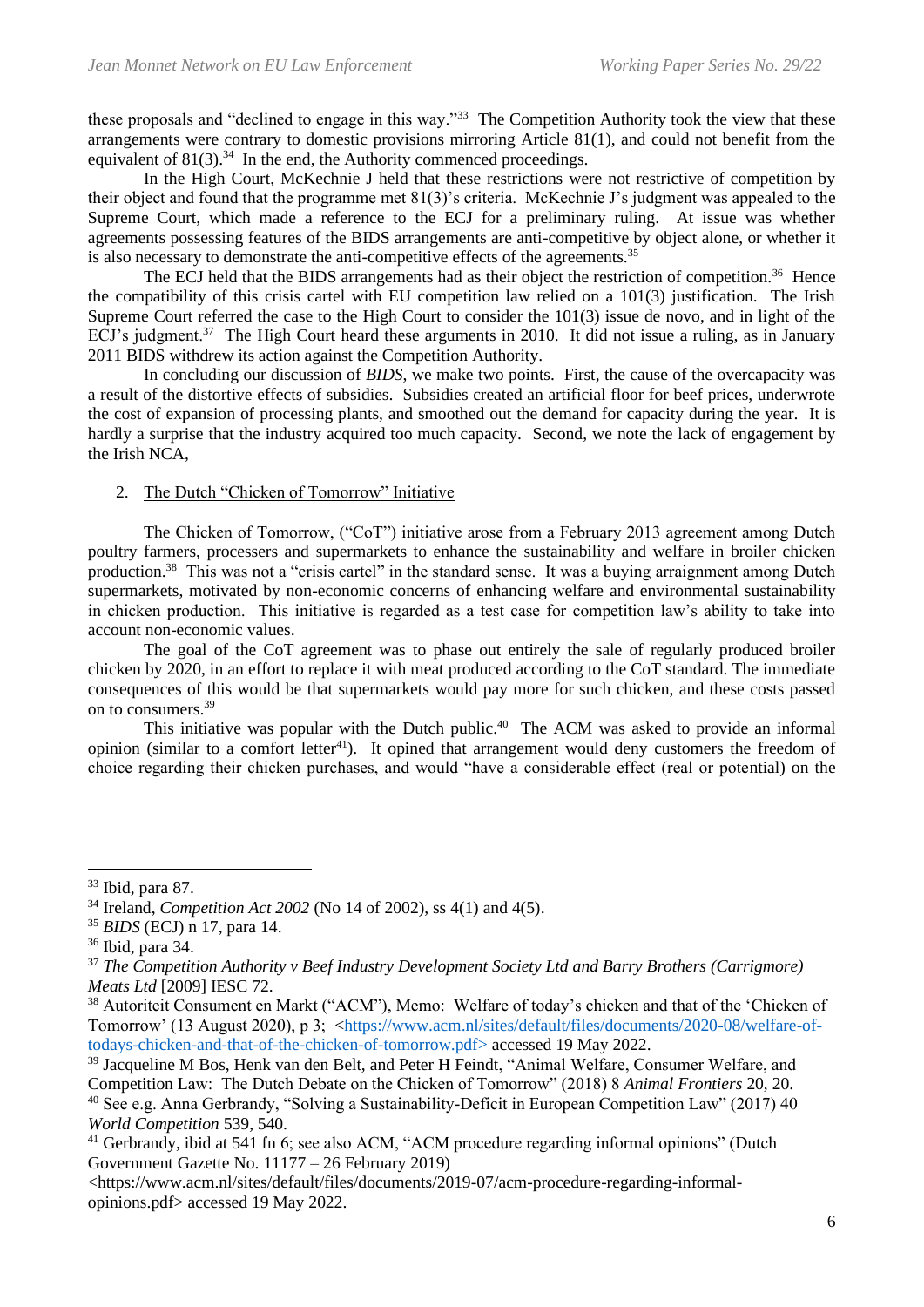<span id="page-7-0"></span>consumer market for chicken meat."<sup>42</sup> Further, given that supermarkets would sell only chicken which was raised according to the CoT standard, this would preclude the sale of imported chicken.<sup>43</sup>

The measures violated both Article 101(1) TFEU and its Dutch analogue.<sup>44</sup> Hence its compatibility with the competition rules rested with whether or not they could be exempted under Article 101(3) TFEU (and its domestic analogue). The ACM's analysis found that the proposed CoT standard would not satisfy any of the 101(3) criteria.

The starting point of the ACM's analysis of Article 101(3)'s first criterion (improvement in productive or distributive efficiencies) is that any such efficiencies are efficiencies only to the extent that customers are willing to pay for them. Accordingly, the Authority collected data to determine consumers' willingness to pay for the animal welfare, environmental and public health benefits which would accrue from the arrangement.<sup>45</sup> As the costs of the initiative to the consumer exceed its benefits, it did not improve production or distribution of a good. In light of this cost-benefit balance, the initiative also failed the second criterion (consumers obtaining a fair share).

<span id="page-7-1"></span>The ACM's findings were subject to criticism from all corners.<sup>46</sup> The immediate consequence of this was that it forced the supermarkets and producers to work, without colluding or otherwise restricting competition, to improve chicken-welfare standards of their product. In May 2014, the largest Dutch supermarket chain, Albert Heijn, became the first chain to introduce higher-welfare chicken. Jumbo (the second largest), followed suit in October 2014.<sup>47</sup> In August 2020, the ACM published a stock-taking exercise which to assess the extent to which sustainability and welfare goals had been achieved in the absence of the Chicken of Tomorrow initiative.

The results of the study showed that "the welfare conditions of the current selection of chicken meat sold in Dutch supermarkets more than exceeds the minimum requirements of the Chicken of Tomorrow."<sup>48</sup> This was established by competition among the main supermarkets (representing over 97% of the market) over chicken-welfare standards. Though these vary, all are in excess of those that the Chicken of Tomorrow programme would have established.<sup>49</sup> In addition to these own-brand standards, supermarkets also sell chicken certified under market-wide labels (with three levels, initiated by the Dutch Society for the Protection of Animals), these also exceed the CoT standard. The participation of organisations such as that society added trust and made consumers more willing to pay for the more sustainable, higher-welfare product.<sup>50</sup>

In this regard, the approaches of the Dutch and Irish competition authorities are worth contrasting. In CoT, the Dutch authorities were in a position to provide an informal opinion to the industry about the legality of the proposed arrangements, and—when it they determined that the proposal likely contravened the competition rules—to engage with them and provide suggestions as to how to move forward. Eventually the industry, likely heeding these suggestions, developed a solution.

In *BIDS*, there was no such engagement, despite the old (notification) regime not expiring. This was a cause for comment by McKechnie J. One can only speculate what the eventual outcome may have been, had the Irish Authority engaged. Indeed, to go forward, this difference between the two cases show the need for competition authorities to engage with stakeholders in times like this.

<sup>46</sup> ACM, Welfare of today's chicken and that of the 'Chicken of Tomorrow (13 August 2020) p 3

<sup>&</sup>lt;sup>42</sup> Autoriteit Consument en Markt ACM's analysis of the sustainability arrangements concerning the "Chicken of Tomorrow," ACM/DM/2014/206028 (January 2015) p 4.

 $43$  Ibid.

<sup>&</sup>lt;sup>44</sup> Mededingingswet (22 May 1997) Art 6(1), and ACM, Sustainability Arrangements, n [42,](#page-7-0) p 4.

<sup>45</sup> Machiel Mulder, Sigourney Zomer, Tim Benning en Jorna Leenheer, "Economische effecten van 'Kip van Morgen' Kosten en baten voor consumenten van een collectieve afspraak in de pluimveehouderij" (Office of the Chief Economist ACM, October 2014)

<sup>&</sup>lt;https://www.acm.nl/sites/default/files/old\_publication/publicaties/13759\_onderzoek-acm-naar-deeconomische-effecten-van-de-kip-van-morgen.pdf> accessed 19 May 2022.

<sup>47</sup> Berrie Klein Swormink, "Chicken of Tomorrow is here today" *Poultry World* (13 March 2017), <https://www.poultryworld.net/Meat/Articles/2017/3/Chicken-of-Tomorrow-is-here-today-103092E/> accessed 19 May 2022.

<sup>48</sup> ACM, Memo: Welfare of today's chicken, n [46,](#page-7-1) p 2.

 $49$  Ibid, pp  $5 - 8$ .

 $50$  Ibid, p 15.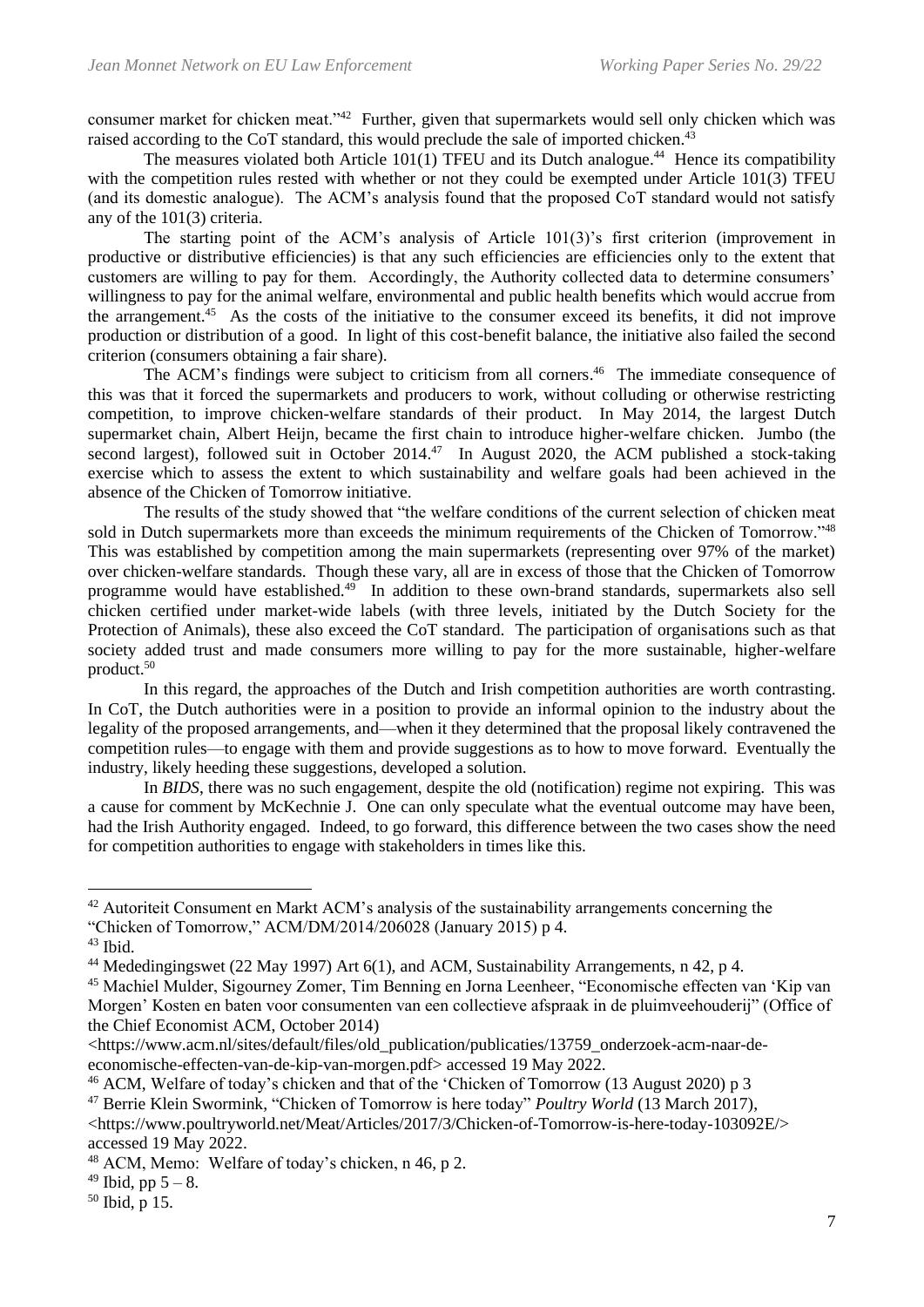# **V. Conclusion**

We seem to be in a continuous process of facing crises; and in particular our present climate crisis calls out for action. Although we are sceptical about coordinated efforts, we nevertheless recognise that there may be some instances where our general scepticism is unwarranted. To this end coordination among actors may aid in meeting some of the challenges. Article 101 TFEU does not prohibit coordinated efforts it prohibits such efforts which are harmful to competition. There is room within the Article for coordinated activity which promotes this end. Standardisation is one very effective means forward.

The Dutch "Chicken of Tomorrow" initiative suggests the general suitability of standards as a means of achieving such goals. In addition to animal welfare labelling, as in the Dutch case, a coordinated approach could permit the development of, for instance, recyclability and carbon footprint standards. However, this requires consistency—presupposing agreement—among the metrics used in expressing these standards. There is no point in developing standards if they cannot be clearly expressed, readily understood or easily compared by consumers of the relevant products.<sup>51</sup> Industry-wide coordination that allows for meaningful comparisons of, say the carbon footprint, of comparable goods will provide information to consumers to inform their consumption.<sup>52</sup>

The main barrier to such effective implementation is lack of guidance. Some guidance has been provided for elements of the state aid regime, and for standardisation under Article 101<sup>53</sup> the Commission and National Competition Authorities can assist further. In this regard the Dutch Competition Authority's approach is commendable.<sup>54</sup> The need for guidance is important and the more the specific guidance, the better. It is by providing such guided self-assessment that Authorities can alleviate significant enforcement problems.

<sup>51</sup> See e.g. Judith Evans, "Could Carbon Labelling Soon Become Routine?" *Financial Times*, 19 November 2020.

<sup>52</sup> See also Simon Holmes, "Climate Change, Sustainability, and Competition Law" (2020) 8 *Journal of Antitrust Enforcement* 354, 382 – 383.

 $53$  The 2011 Horizontal Cooperation Guidelines, n [21](#page-4-1) paras  $257 - 335$ .

<sup>54</sup> Organisation for Economic Co-operation and Development, "Sustainability and Competition–Note by the Netherlands" contribution for 134th OECD Competition Committee meeting on 1-3 December 2020 DAF/COMP/WD(2020)66 (Paris: OECD, 2020) paras 2, 8 – 9.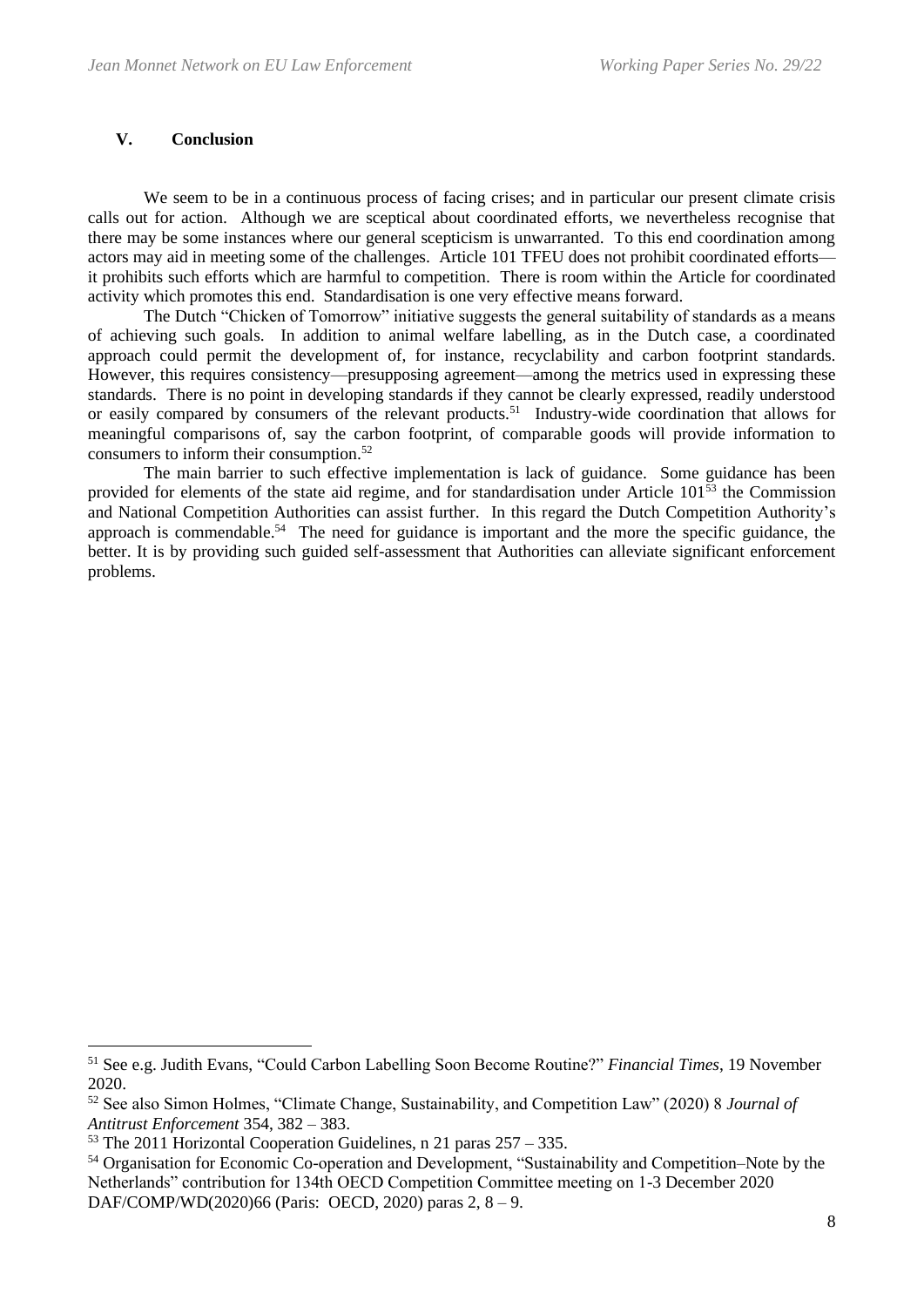## **BIBLIOGRPHY**

#### **Cases**

## National

*Competition Authority v Beef Industry Development Society Ltd and Barry Brothers (Carrigmore) Meats Ltd* [2006] IEHC 294

*Competition Authority v Beef Industry Development Society Ltd and Barry Brothers (Carrigmore) Meats Ltd* [2009] IESC 72

## European Union

*Competition Authority v Beef Industry Development Society Ltd and Barry Brothers (Carrigmore) Meats Ltd ('BIDS')* (C-209/07) ECLI:EU:C:2008:643

*Danske Rørindustri A/S and Others v Commission*, (Joined Cases C-189/02 P, 202/02 P and 213/02 P) ECLI:EU:C:2005:408

*Gazdasági Versenyhivatal v Budapest Bank Nyrt.* (C-228/18)*,* Opinion of Advocate General Bobek, ECLI:EU:C:2019:678

*Gazdasági Versenyhivatal v Budapest Bank Nyrt*. (C-228/18) ECLI:EU:C:2020:265

*Société Technique Minière v Maschinenbau Ulm GmbH* ("*STM*") (Case 56-65) ECLI:EU:C:1966:38

## **Legislation and Soft Law**

#### National

Ireland, *Competition Act 2002* (No 14 of 2002)

Netherlands, *Mededingingswet* (22 May 1997)

#### European Union

Council Regulation (EC) No 1/2003 of 16 December 2002 on the Implementation of the Rules on Competition Laid Down in Articles 81 and 82 of the Treaty [2003] OJ L-1/1

Guidelines on the Applicability of Article 81 of the EC Treaty to Horizontal Co-operation Agreements [2001] OJ C-23/2

Guidelines on the Application of Article 81(3) of the Treaty [2004] OJ C-101/97

Guidelines on the Applicability of Article 101 of the Treaty on the Functioning of the European Union to Horizontal Co-operation Agreements [2011] OJ C-11/1

Guidelines on the Applicability of Article 101 of the Treaty of the Functioning of the European Union to Horizontal Co-operation Agreements (Brussels 1.3.2022 C(2022) 1159 final)

Commission Notice on Informal Guidance Relating to Novel Questions Concerning Articles 81 and 82 of the EC Treaty that Arise in Individual Cases (Guidance Letters) [2004] OJ C-101/78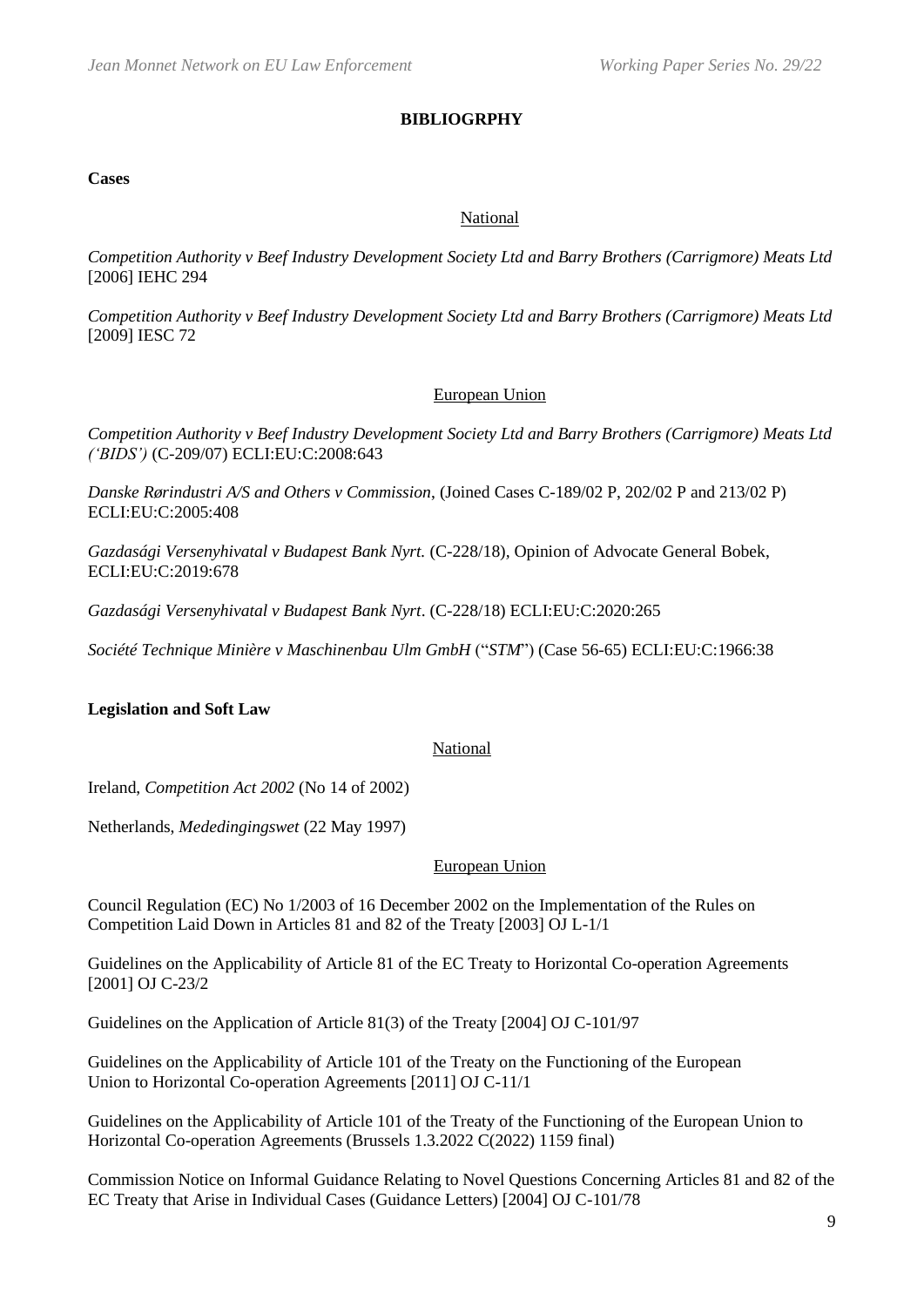# **Secondary Material**

Autoriteit Consument en Markt, ACM's analysis of the sustainability arrangements concerning the "Chicken of Tomorrow," ACM/DM/2014/206028 (January 2015)

-----, "ACM procedure regarding informal opinions" (Dutch Government Gazette No. 11177 – 26 February 2019) [<https://www.acm.nl/sites/default/files/documents/2019-07/acm-procedure-regarding-informal](https://www.acm.nl/sites/default/files/documents/2019-07/acm-procedure-regarding-informal-opinions.pdf)[opinions.pdf>](https://www.acm.nl/sites/default/files/documents/2019-07/acm-procedure-regarding-informal-opinions.pdf) accessed 19 May 2022

-----, Memo: Welfare of today's chicken and that of the 'Chicken of Tomorrow' (13 August 2020) [<https://www.acm.nl/sites/default/files/documents/2020-08/welfare-of-todays-chicken-and-that-of-the](https://www.acm.nl/sites/default/files/documents/2020-08/welfare-of-todays-chicken-and-that-of-the-chicken-of-tomorrow.pdf)[chicken-of-tomorrow.pdf>](https://www.acm.nl/sites/default/files/documents/2020-08/welfare-of-todays-chicken-and-that-of-the-chicken-of-tomorrow.pdf) accessed 19 May 2022

Bos, Jacqueline M, Henk van den Belt, and Peter H. Feindt, "Animal Welfare, Consumer Welfare, and Competition Law: The Dutch Debate on the Chicken of Tomorrow" (2018) 8 *Animal Frontiers* 20

Council of the European Union, "Immediate responses to financial turmoil Council Conclusions - Ecofin Council of 7 October 2008" (Luxembourg, 7 October 2008) 13930/08 (Presse 284) [<https://www.consilium.europa.eu/ueDocs/cms\\_Data/docs/pressData/en/misc/103202.pdf>](https://www.consilium.europa.eu/ueDocs/cms_Data/docs/pressData/en/misc/103202.pdf) accessed 19 May 2022

Crick, James M and Dave Crick, "Coopetition [sic] and COVID-19: Collaborative Business-To-Business Marketing Strategies in a Pandemic Crisis" (2020) 88 *Industrial Marketing Management* 206

Devlin, Edward, "Don't Panic: Toilet Roll Production and Distribution Normal, Say Suppliers" *The Grocer* (10 March 2020) [<https://www.thegrocer.co.uk/supply-chain/dont-panic-toilet-roll-production-and](https://www.thegrocer.co.uk/supply-chain/dont-panic-toilet-roll-production-and-distribution-normal-say-suppliers/602737.article)[distribution-normal-say-suppliers/602737.article>](https://www.thegrocer.co.uk/supply-chain/dont-panic-toilet-roll-production-and-distribution-normal-say-suppliers/602737.article) accessed 19 May 2022

Eley, Jonathan and Judith Evans, "Supermarkets Raid Restaurants to Restock Shelves" *Financial Times*, 20 March 2020

European Commission (DG Comp) to Medicines for Europe, Comfort letter: coordination in the pharmaceutical industry to increase production and to improve supply of urgently needed critical hospital medicines to treat COVID-19 patients (8 April 2020) [<https://ec.europa.eu/competition/antitrust/medicines\\_for\\_europe\\_comfort\\_letter.pdf>](https://ec.europa.eu/competition/antitrust/medicines_for_europe_comfort_letter.pdf) accessed 19 May 2022

European Commission, *XXXIVth Report on Competition Policy (2004)* (Brussels, 2005)

-----, Communication from the Commission, "The application of State aid rules to measures taken in relation to financial institutions in the context of the current global financial crisis" [2008] OJ C-270/8

-----, Press Release, "State Aid: Commission gives guidance to Member States on measures for banks in crisis" (13 October 2008) (IP/08/1495) [<https://ec.europa.eu/commission/presscorner/detail/en/IP\\_08\\_1495>](https://ec.europa.eu/commission/presscorner/detail/en/IP_08_1495) accessed 19 May 2022

Evans, Judith, "Could Carbon Labelling Soon Become Routine?" *Financial Times*, 19 November 2020

Gerbrandy, Anna, "Solving a Sustainability-Deficit in European Competition Law" (2017) 40 *World Competition* 539

Holmes, Simon, "Climate Change, Sustainability, and Competition Law" (2020) 8 *Journal of Antitrust Enforcement* 354